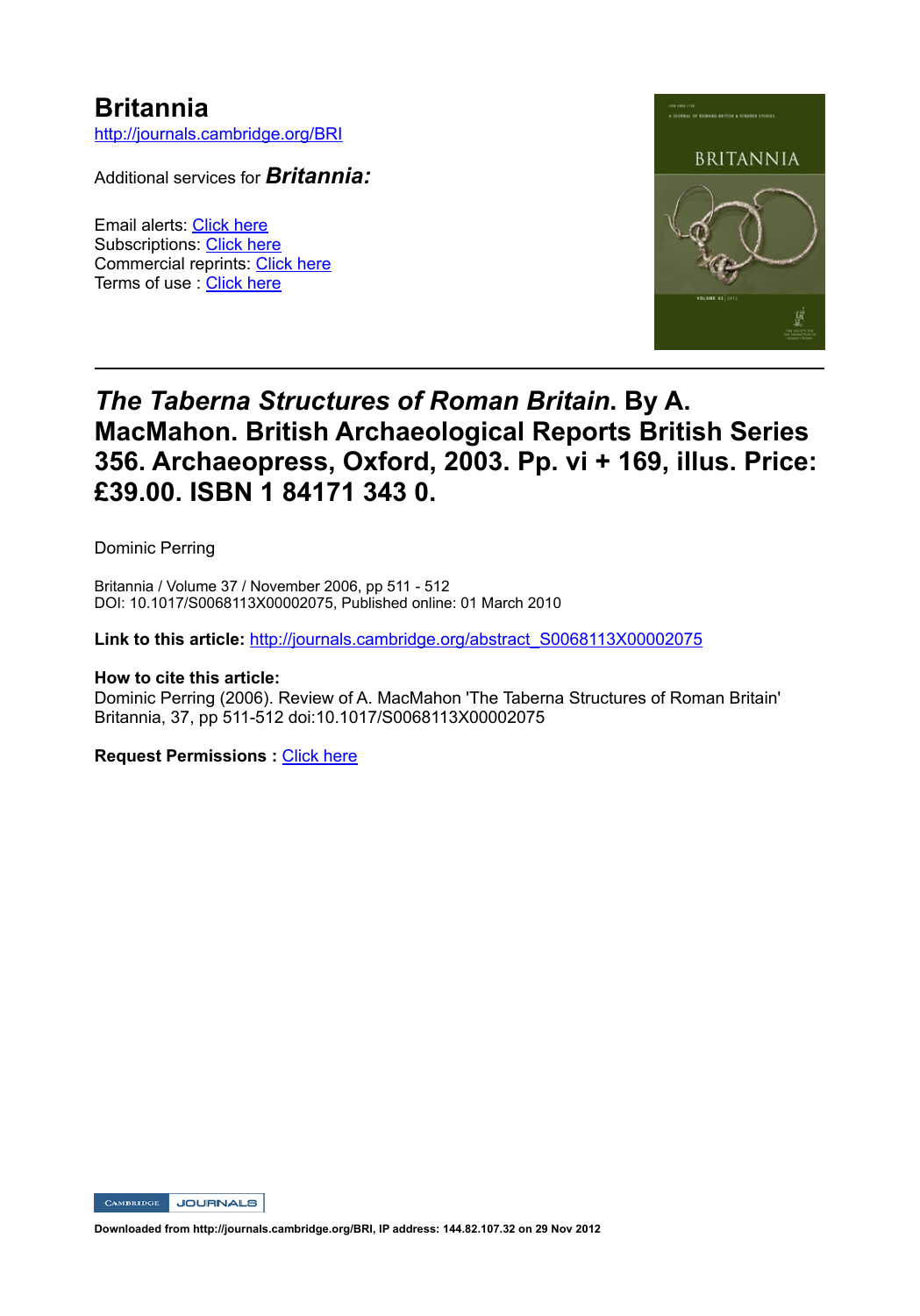**REVIEWS** 

The Taberna Structures of Roman Britain. By A. MacMahon. British Archaeological Reports British Series 356. Archaeopress, Oxford, 2003. Pp. vi + 169, illus. Price: £39.00. ISBN 1 84171 343 0.

In this promptly published doctoral thesis MacMahon sets out to describe the *taberna* structures of Roman Britain. These he defines as buildings or rooms 'where goods were sold, made and/or prepared for sale and sold'. The introduction offers a brisk summary of Italian evidence, of social attitudes reflected in Latin sources, and of the history of relevant research in Britain. Subsequent chapters describe building plans, construction techniques, and the industrial and commercial activities undertaken. Evidence from Romano-British towns is thoroughly reviewed, although roadside and extramural settlements (e.g. Lincoln St Marks and Hibaldstow) figure less prominently than they deserve. The description of building form and fabric is furthermore constrained by the fact that some of the better evidence for Romano-British vernacular architecture comes from houses that were not shops, and fall outside the scope of this volume. The descriptions presented here are generally useful — especially so the survey of commercial activities, which includes sections on butchery, baking, fulling, glass manufacture, bone working, textile manufacture, fish processing, pottery shops, and bars and restaurants. M. then turns his attention to features which he considers to be particularly characteristic of retail properties. Individual chapters describe shop-counters, doorways, covered walkways, and signs and displays. For the want of evidence from Britain these chapters draw extensively on parallels in Pompeii and Herculaneum. The concluding chapters address some more general issues about both the economics and spatiality of retail activities, without reaching firm or wide-ranging conclusions.

Unfortunately this reviewer found the initial definition of the subject of study as 'taberna-structures' problematic. Tabernae are described in texts, whilst archaeologists study things like strip-buildings and the remains of commercial and industrial activities. It is not always possible to tell how these forms of evidence related to the retail activities referred to in the written sources. In recognition of this M. introduces the awkward concept of the 'taberna-strip-house', but cannot escape including examples of strip-buildings that were unlikely to have had any retail or industrial function (e.g. the Watling Court house illustrated on fig. 6). He also side-steps the fact that structures other than strip-buildings were used as shops. This was certainly the case in the rows of shops and stores built around Romano-British